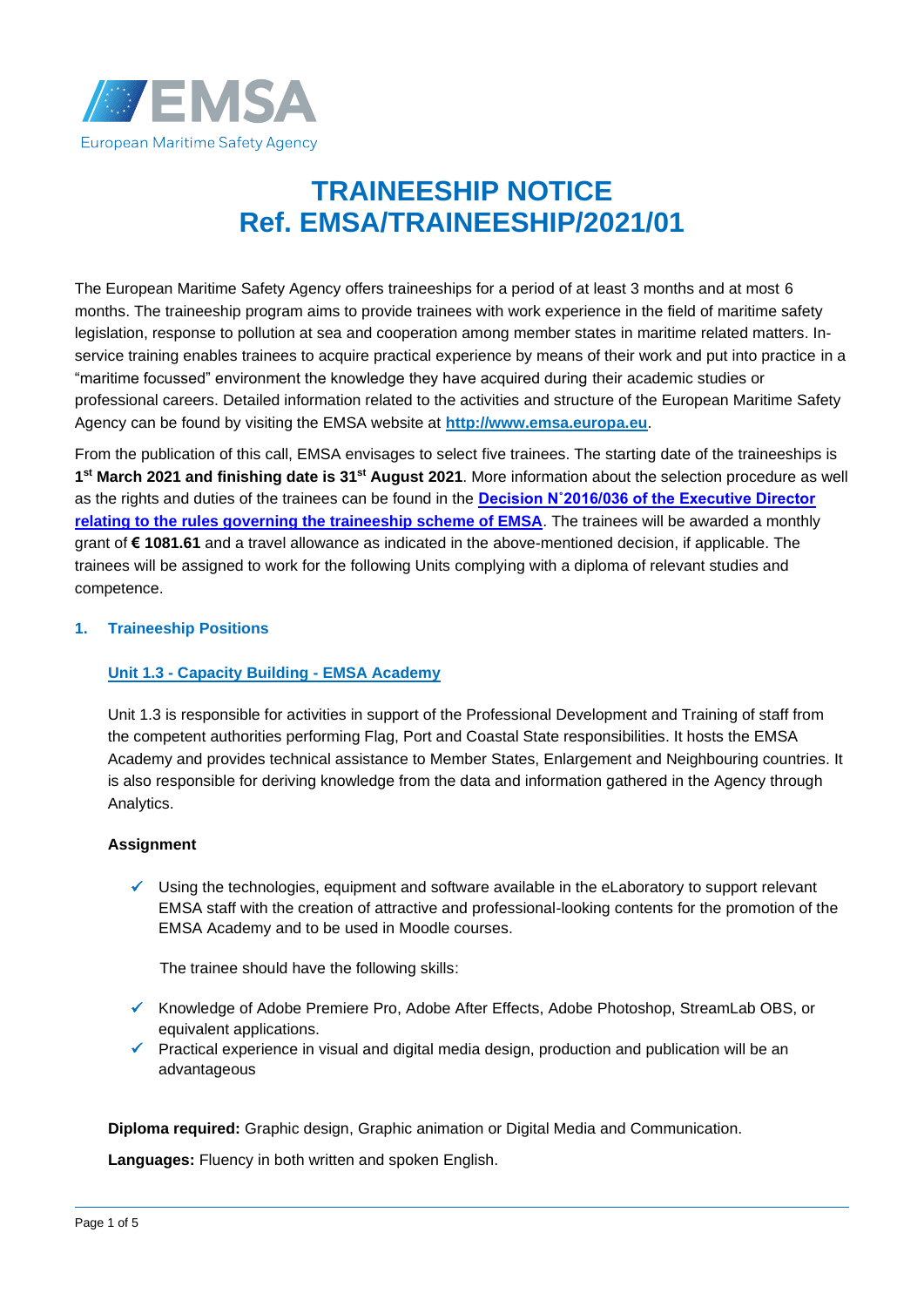## **Unit 2.2 - Earth Observation Services**

The mission of Unit 2.2 is to provide maritime surveillance services to enhance the Agency's maritime information picture by implementing solutions that put at the centre the operational needs of users. This is achieved by managing the sourcing and day-to-day operations of the Earth Observation information flow from satellites, through the provision of Automatic Identification System information detected by satellites (SAT-AIS), and by transmission of Remotely Piloted Aircraft Systems (RPAS) based information. This involves both the set-up of routine surveillance services based on requests made by maritime authorities and other Coast Guard Agencies and the support that is provided through the EMSA contingency plan in response to maritime emergencies.

#### **Assignment**

- $\checkmark$  Provide support to the quality control of earth observation images (optical and SAR);
- $\checkmark$  Provide support to the quality control of earth observation added value products (oil spill detection, vessel detection, feature detection, activity detection);
- ✓ Support the issuing of non-conformances and incidents to satellite service providers;
- $\checkmark$  Contribute to reporting on quality control activities;

The trainee should have the following skills:

- $\checkmark$  Knowledge of remote sensing;
- ✓ Knowledge of geographical information systems;
- ✓ Proficiency Microsoft tools (MS Excel and MS Word).

**Diploma required:** Engineering, Earth Sciences or Geography.

**Languages:** Fluency in both written and spoken English.

#### **Unit 3.3 – Simplification - EMSA Operational Services to EU Institutions**

The Unit co-operates with Member States and the EU institutions to implement the EU vessel traffic monitoring initiatives in the fields covered by Directive 2002/59/EC (as amended), in particular through cooperating with Member States to operate SafeSeaNet, the European Union Long Range Identification and Tracking Cooperative Data Centre (EU LRIT CDC) and the LRIT International Data Exchange (LRIT IDE). In addition, assistance is provided to the European Commission and Member States for the LRIT issues within the International Maritime Organization (IMO). The Unit manages the main cooperation agreements with EU Institutions by collecting and translating their business requirements into functional specifications. There is a wide range of cooperation arrangements with different Institutions including the European Fisheries Control Agency (EFCA), the European Union Naval Force, the European Union Agency for Law Enforcement Cooperation (Europol), the European Border and Coast Guard Agency (EBCGA) and the Maritime Analysis And Operations Centre-Narcotics (MAOC-N).

#### **Assignment**

The trainee will support the development of the EMSA Operational Services to EU Institutions including EFCA, Frontex, Europol, EU Naval Forces: Operation Atalanta and MAOC-N. This will involve a period of familiarisation with the legal and operational context as well as how the relationship with Institutional users is implemented at EMSA e.g. from gathering business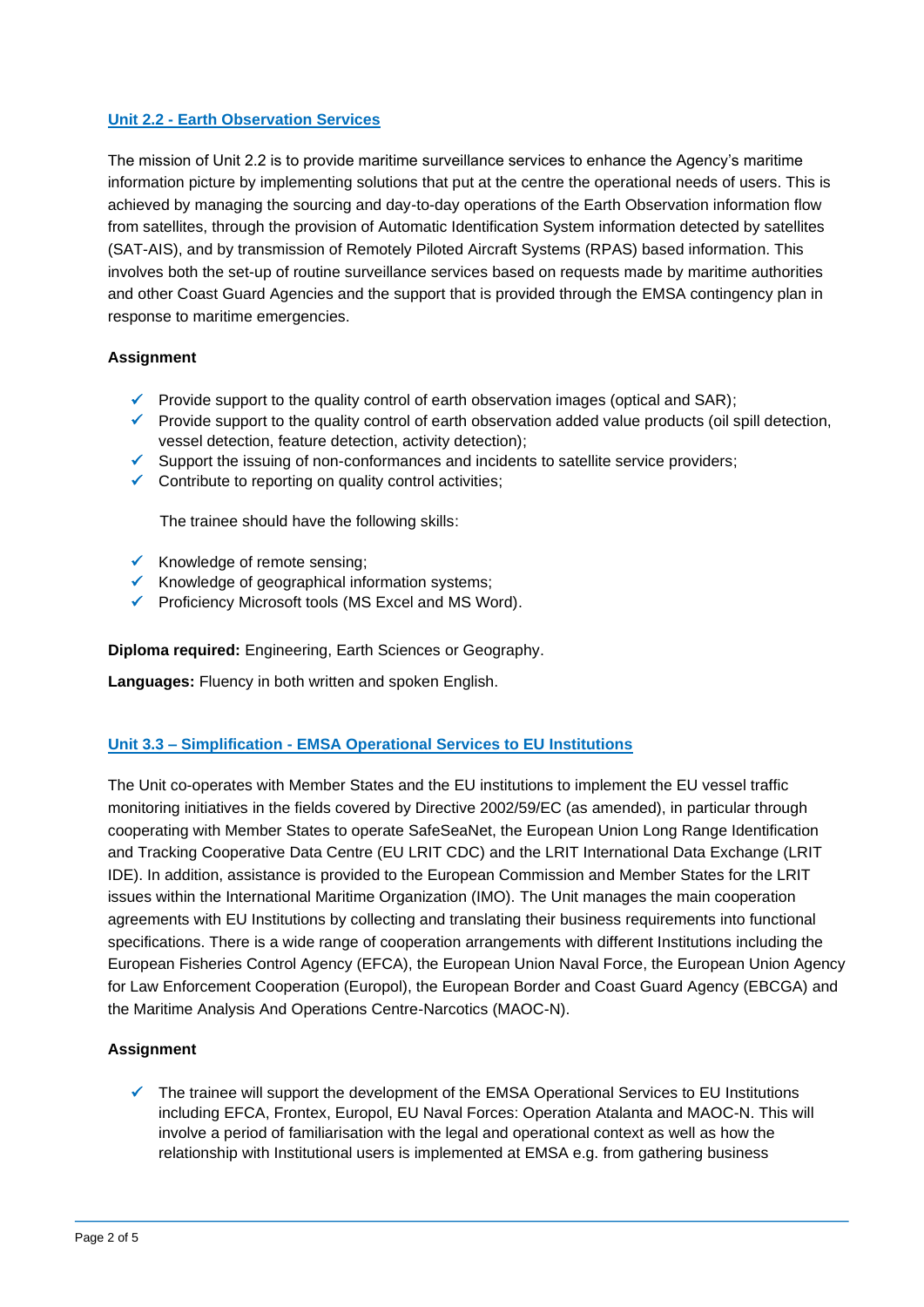requirements from users to bringing those Integrated Maritime Information (IMS) requirements in operation in the SafeSeaNet Ecosystem GUI (SEG).

- $\checkmark$  Assisting in the preparation of material to support the user experience. e.g. Manuals and video tutorials on IMS as well as Training Plans per Institutional user.
- $\checkmark$  Supporting the implementation of quality management system e.g. improving the quality of vessel information particularly fishery specific information in IMS Operational Vessel Registry as well as follow-up of QMS issues.

The trainee should have the following skills:

Maritime knowledge or Geographical Information Systems or SQL

**Diploma required:** Any related to Maritime or Engineering or Science.

**Languages:** Fluency in both written and spoken English.

#### **Unit 4.1 - Human Resources & Internal Support**

The Unit is primarily responsible for the implementation of the Staff Regulations (SR) and the Conditions of Employment of Other Servants (CEOS) as well as the development, putting into practice and providing support related to staff policy in the areas of recruitment, staff administration, career development, remuneration, staff welfare, learning & development and missions organisation and reimbursements. In addition, the Unit is responsible for the implementation and monitoring of the rights and obligations under the Protocol on Privileges and Immunities (Seat Agreement) for the Agency and its staff. The Unit is also in charge of the implementation across the Agency of the records management policy & procedures, archiving, mail handling, print and copy shop as well as the reimbursement of EMSA's events.

#### **Assignment**

- $\checkmark$  Assisting in HR matters;
- ✓ Assisting in Learning & Development;
- ✓ Assisting in Missions & Expert Reimbursements;
- ✓ Assisting in Protocol;
- $\checkmark$  Assisting in other tasks of the Unit as required;
- $\checkmark$  Archiving and filing.

The trainee should have the following skills:

- $\checkmark$  Good organisational skills;
- Ability to work in a team;
- ✓ Knowledge of Excel.

**Diploma required:** Human resources, Public administration.

**Languages:** Fluency in both written and spoken English.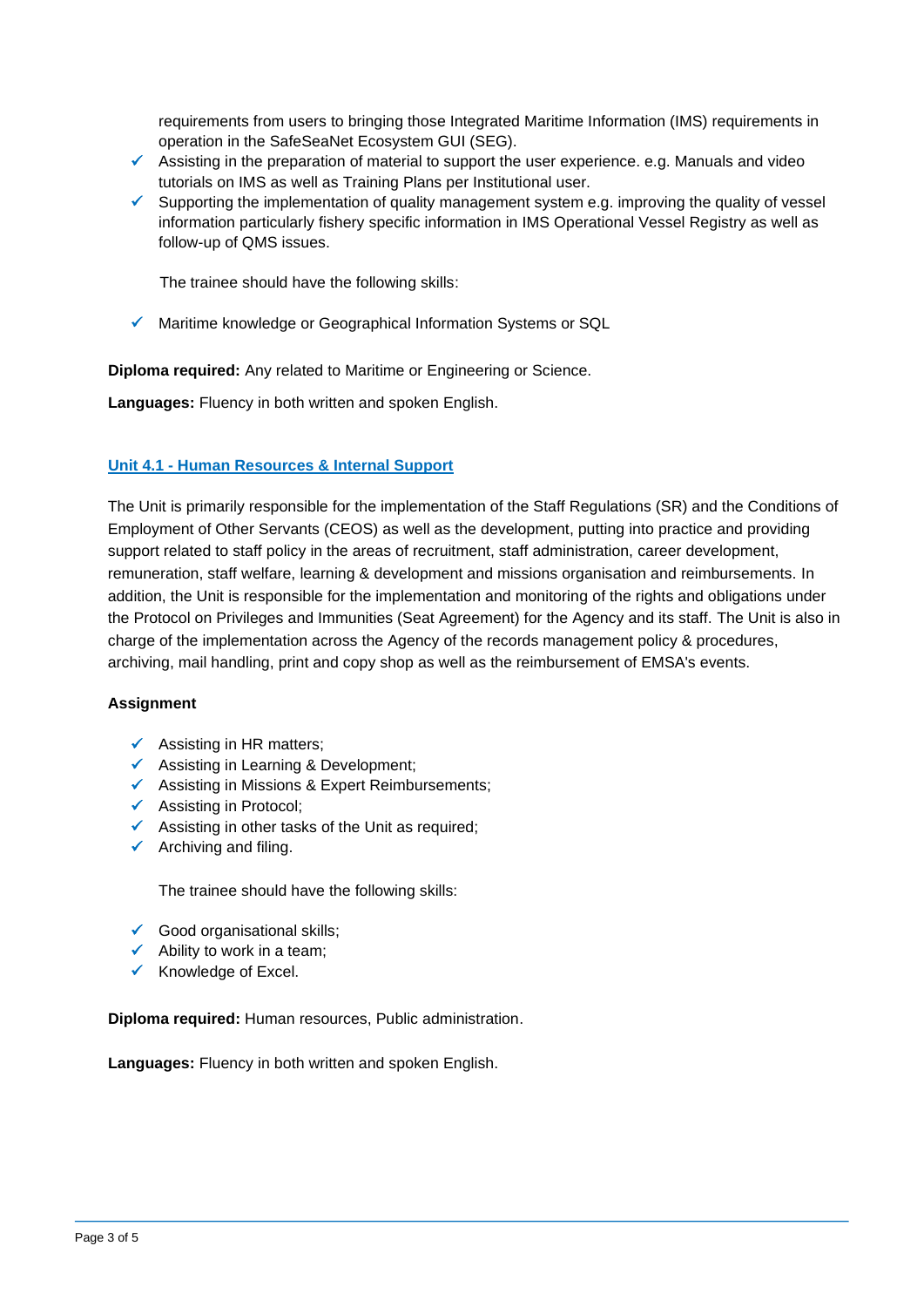## **Unit 4.2 - Legal, Finance and Facilities**

The Unit provides advice to the Executive Director on legal, budgetary and financial matters and ensures compliance of legal and financial transactions with EMSA Financial Regulation. In this area, it particularly provides advice and verification on procurement procedures and legal commitments, financial and budgetary issues. The Unit carries out ex-ante financial verification of all financial transactions; in ensures the Agency invoice registration and management of contract archive and all access rights to the ABAC suite. Finally, it aims at streamlining administrative procedures by providing training in relation to finance and procurement, drafting and updating relevant rules, guidelines, templates and procedures and as business Unit enhancing procurement and financial tools of the Agency including e-procurement. It also handles matters of access to documents. The Unit provides the framework for setting the environmental policy of the Agency and coordinates the project aiming at EMAS registration. Finally, the Unit maintains and operates EMSA's premises and infrastructure, deals with safety and security matters, provides support for EMSA events and provides numerous support services.

#### **Assignment**

To provide assistance to the Legal Section in Unit 4.2 in the following areas:

- ✓ Preparation of legal and procurement related documentation following the update of Procurement templates, rules and manuals;
- $\checkmark$  Assistance in revisions of the internal legal framework;
- $\checkmark$  Assistance in the verification of procurement files;
- ✓ Assistance in the e-procurement procedures;
- $\checkmark$  Assistance in maintaining the contract archive;
- ✓ Assistance in preparing presentations and other training materials;
- ✓ Updates of the Court cases.

The trainee should have the following skills:

- $\checkmark$  Proficiency in Word;
- ✓ Good knowledge of PowerPoint.

**Diploma required:** Master of Laws, preferably European/ Administrative/Business Law.

**Languages:** Fluency in both written and spoken English.